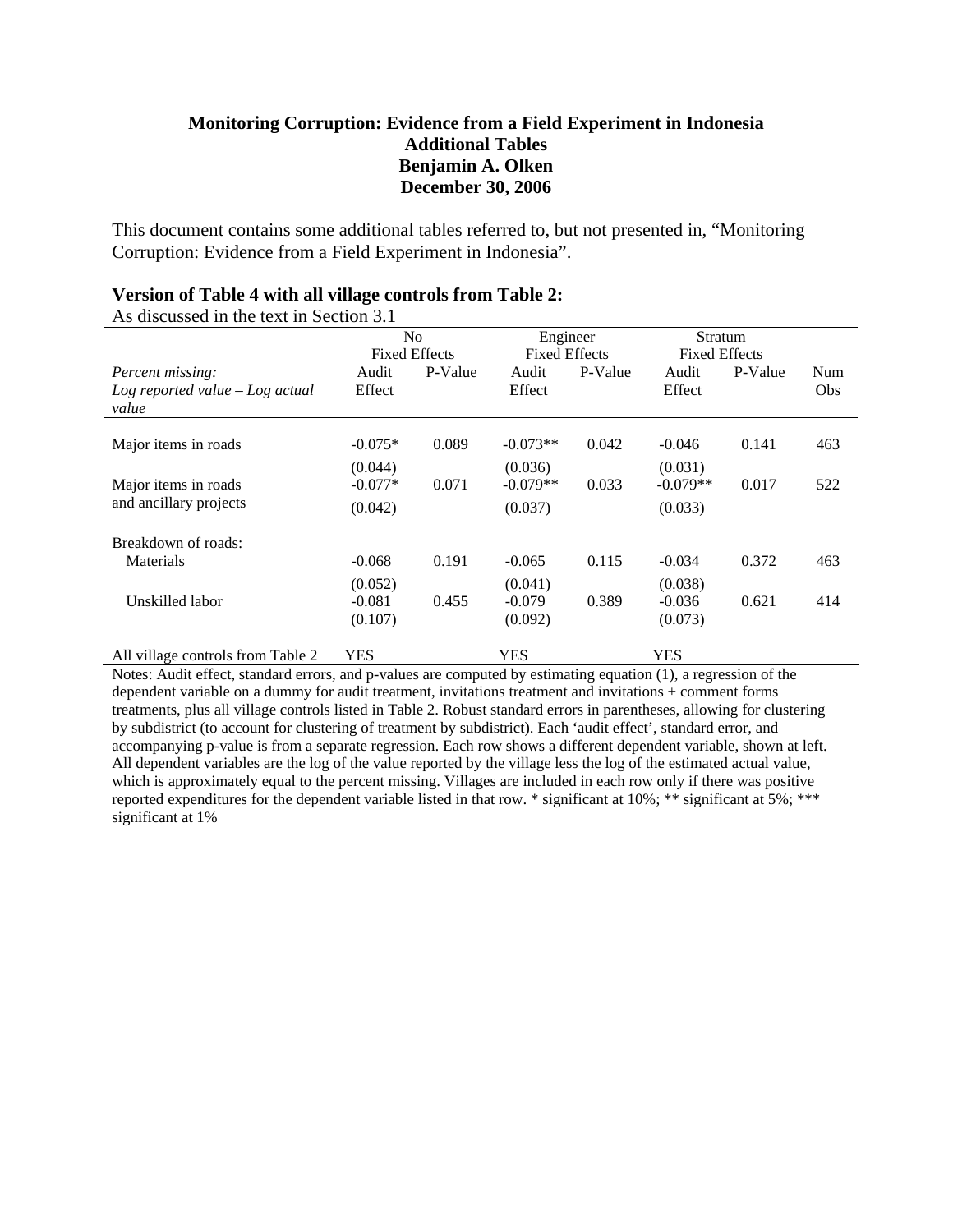## **Version of Table 11 with all village controls from Table 2:**

As discussed in the text in Section 3.1

Panel A: Invitations

|                                             | N <sub>0</sub> |                      | Engineer             |         | Stratum              |         |     |  |
|---------------------------------------------|----------------|----------------------|----------------------|---------|----------------------|---------|-----|--|
|                                             |                | <b>Fixed Effects</b> | <b>Fixed Effects</b> |         | <b>Fixed Effects</b> |         |     |  |
| <i>Percent missing:</i>                     | Invite         | P-Value              | Invite               | P-Value | Invite               | P-Value | Num |  |
| $Log$ reported value $-Log$ actual<br>value | Effect         |                      | Effect               |         | Effect               |         | Obs |  |
| Major items in roads                        | $-0.030$       | 0.417                | $-0.036$             | 0.304   | $-0.022$             | 0.524   | 463 |  |
|                                             | (0.036)        |                      | (0.035)              |         | (0.035)              |         |     |  |
| Major items in roads                        | $-0.026$       | 0.445                | $-0.029$             | 0.393   | $-0.023$             | 0.484   | 522 |  |
| and ancillary projects                      | (0.034)        |                      | (0.033)              |         | (0.033)              |         |     |  |
| Breakdown of roads:                         |                |                      |                      |         |                      |         |     |  |
| Materials                                   | $-0.001$       | 0.981                | $-0.003$             | 0.946   | 0.014                | 0.713   | 463 |  |
|                                             | (0.039)        |                      | (0.038)              |         | (0.037)              |         |     |  |
| Unskilled labor                             | $-0.184*$      | 0.056                | $-0.225**$           | 0.019   | $-0.183**$           | 0.042   | 414 |  |
|                                             | (0.095)        |                      | (0.095)              |         | (0.090)              |         |     |  |
| All village controls from Table 2           | <b>YES</b>     |                      | <b>YES</b>           |         | <b>YES</b>           |         |     |  |

### Panel B: Invitations + Comments

|                                    | N <sub>o</sub> |                                              |            | Engineer |                      | Stratum |            |
|------------------------------------|----------------|----------------------------------------------|------------|----------|----------------------|---------|------------|
|                                    |                | <b>Fixed Effects</b><br><b>Fixed Effects</b> |            |          | <b>Fixed Effects</b> |         |            |
| <i>Percent missing:</i>            | Invite $+$     | P-Value                                      | Invite $+$ | P-Value  | Invite $+$           | P-Value | <b>Num</b> |
| $Log$ reported value $-Log$ actual | $Com-$         |                                              | $Com-$     |          | $Com-$               |         | Obs        |
| value                              | ment           |                                              | ment       |          | ment                 |         |            |
|                                    | Effect         |                                              | Effect     |          | Effect               |         |            |
|                                    |                |                                              |            |          |                      |         |            |
| Major items in roads               | $-0.024$       | 0.455                                        | $-0.022$   | 0.465    | $-0.016$             | 0.610   | 463        |
|                                    | (0.031)        |                                              | (0.031)    |          | (0.032)              |         |            |
| Major items in roads               | $-0.015$       | 0.630                                        | $-0.015$   | 0.624    | $-0.017$             | 0.604   | 522        |
| and ancillary projects             | (0.032)        |                                              | (0.031)    |          | (0.032)              |         |            |
| Breakdown of roads:                |                |                                              |            |          |                      |         |            |
| Materials                          | $-0.048$       | 0.166                                        | $-0.036$   | 0.297    | $-0.015$             | 0.677   | 463        |
|                                    | (0.035)        |                                              | (0.034)    |          | (0.035)              |         |            |
| Unskilled labor                    | $-0.033$       | 0.722                                        | $-0.082$   | 0.369    | $-0.084$             | 0.395   | 414        |
|                                    | (0.094)        |                                              | (0.091)    |          | (0.099)              |         |            |
| All village controls from Table 2  | <b>YES</b>     |                                              | YES        |          | <b>YES</b>           |         |            |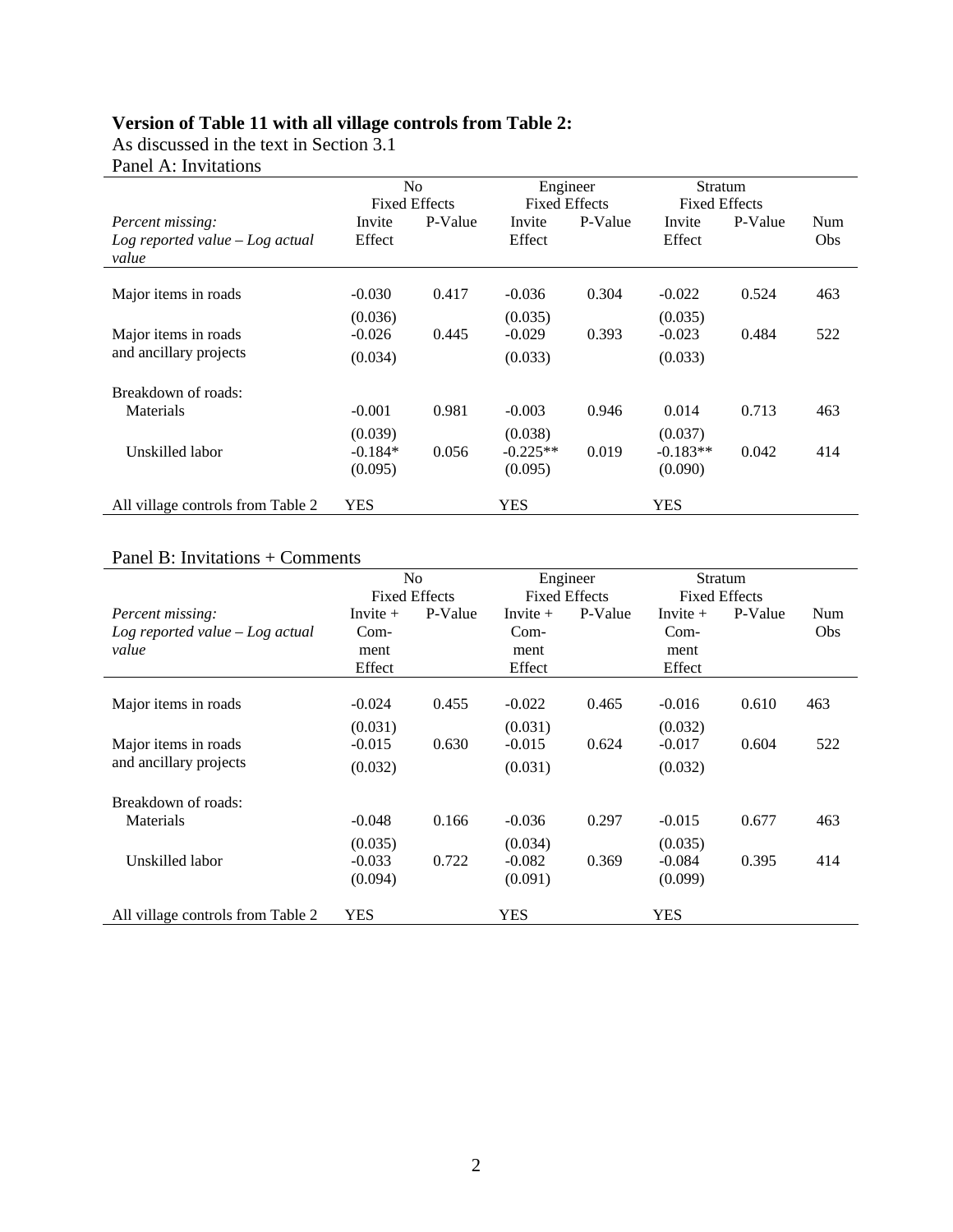|                     | (1)                                       | (2)         | (3)       | (4)            | (5)                             | (6)         |  |  |
|---------------------|-------------------------------------------|-------------|-----------|----------------|---------------------------------|-------------|--|--|
|                     | $Log(Final report) - Log(Initial Budget)$ |             |           |                | $Log(Actual$ Expenditures $)$ – |             |  |  |
|                     |                                           |             |           |                | Log(Initial Budget)             |             |  |  |
|                     | Major Items in                            | Materials   | Unskilled | Major Items in | Materials                       | Unskilled   |  |  |
|                     | Road                                      |             | labor     | Road           |                                 | labor       |  |  |
| Audit               | 0.012                                     | 0.012       | 0.016     | 0.064          | 0.075                           | 0.072       |  |  |
|                     | (0.024)                                   | (0.026)     | (0.060)   | (0.046)        | (0.055)                         | (0.121)     |  |  |
| Invitations         | 0.020                                     | 0.011       | $-0.064$  | $0.058*$       | 0.038                           | 0.079       |  |  |
|                     | (0.035)                                   | (0.031)     | (0.073)   | (0.031)        | (0.036)                         | (0.089)     |  |  |
| Comment             | 0.016                                     | 0.026       | $-0.072$  | 0.030          | 0.053                           | $-0.079$    |  |  |
|                     | (0.023)                                   | (0.024)     | (0.056)   | (0.031)        | (0.034)                         | (0.070)     |  |  |
| Constant            | $-0.067***$                               | $-0.062***$ | 0.037     | $-0.333***$    | $-0.301***$                     | $-0.322***$ |  |  |
|                     | (0.021)                                   | (0.018)     | (0.054)   | (0.036)        | (0.039)                         | (0.099)     |  |  |
| <b>Observations</b> | 489                                       | 489         | 425       | 473            | 472                             | 408         |  |  |
| R-squared           | 0.00                                      | 0.00        | 0.00      | 0.01           | 0.01                            | 0.01        |  |  |

## **Change in Reported Expenditures and change in Actual Expenditures**

As discussed in the text in Section 5.2.1

Robust standard errors in parentheses, adjusted for clustering at the subdistrict level.

\* significant at 10%; \*\* significant at 5%; \*\*\* significant at 1%

## **Investigating Phase I vs. Phase II audit villages**

As discussed in the text in Section 5.2.1

|                                     |           | 2)          | 3)                |
|-------------------------------------|-----------|-------------|-------------------|
|                                     | No FE     | Engineer FE | Audit             |
|                                     |           |             | <b>Stratum FE</b> |
| Audit                               | $-0.085*$ | $-0.072*$   | $-0.045$          |
|                                     | (0.046)   | (0.039)     | (0.034)           |
| Invitations                         | $-0.021$  | $-0.030$    | $-0.020$          |
|                                     | (0.035)   | (0.034)     | (0.034)           |
| $Invitations + comment forms dummy$ | $-0.022$  | $-0.024$    | $-0.018$          |
|                                     | (0.030)   | (0.029)     | (0.028)           |
| <b>Audit Phase I Dummy</b>          | $-0.0003$ | $-0.018$    | $-0.015$          |
|                                     | (0.044)   | (0.044)     | (0.047)           |
| <b>Observations</b>                 | 477       | 477         | 477               |
| R-squared                           | 0.02      | 0.18        | 0.35              |

Notes: Robust standard errors in parentheses, adjusted for clustering at subdistrict level.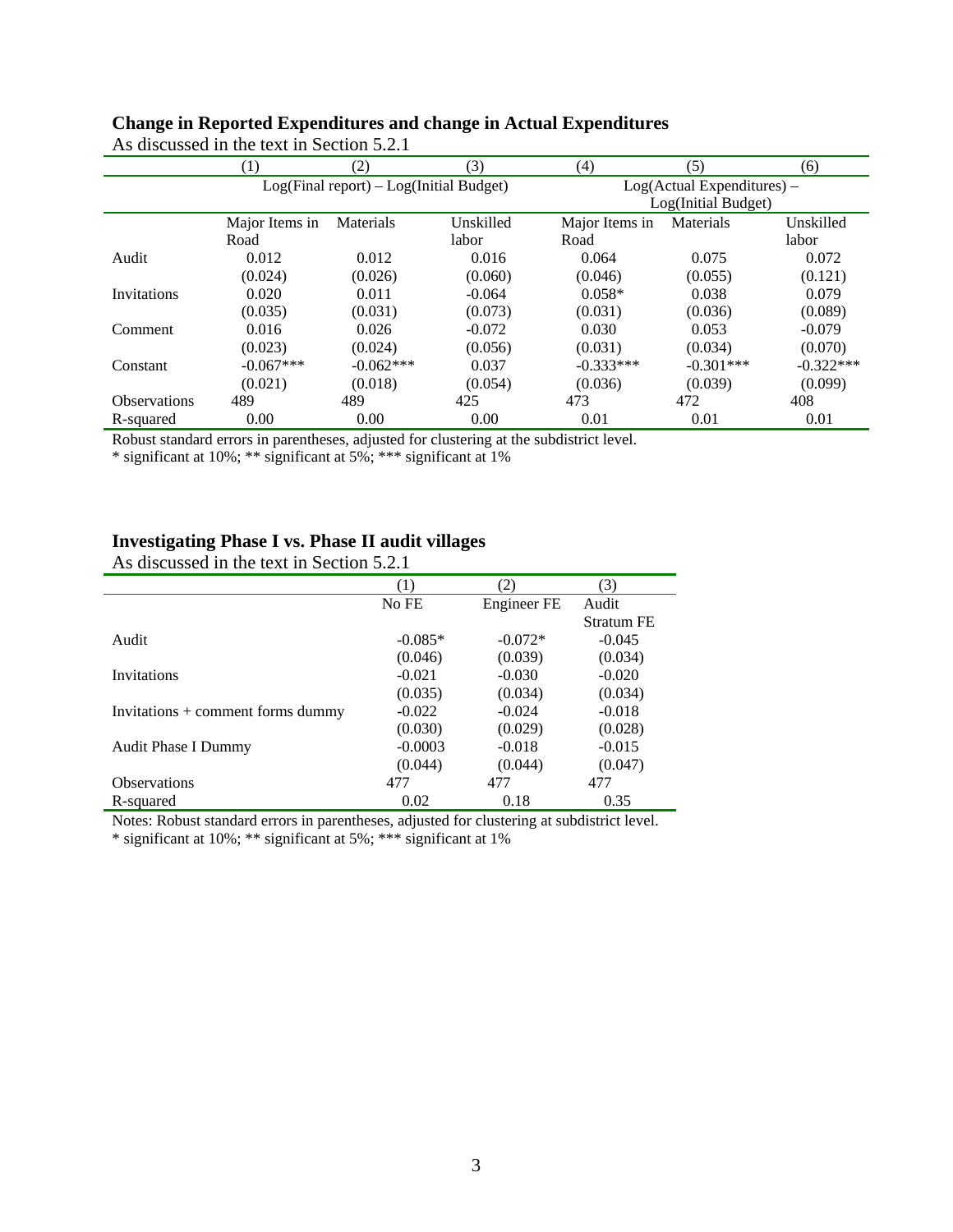### **Version of Table 4 dropping villages Audited in Phase I**

|                                                                |                  |                                                              |                       | N <sub>o</sub><br><b>Fixed Effects</b> |                       | Engineer<br><b>Fixed Effects</b> |                       | Stratum<br><b>Fixed Effects</b> |                          |
|----------------------------------------------------------------|------------------|--------------------------------------------------------------|-----------------------|----------------------------------------|-----------------------|----------------------------------|-----------------------|---------------------------------|--------------------------|
| Percent missing:<br>Log reported value $-$<br>Log actual value | Control<br>Mean  | Treatment<br>Mean:<br>Audits<br>Phase II<br>villages<br>only | Audit<br>Effect       | P-Value                                | Audit<br>Effect       | $P-$<br>Value                    | Audit<br>Effect       | P-Value                         | <b>Num</b><br><b>Obs</b> |
| Major items in roads                                           | 0.277<br>(0.033) | 0.192<br>(0.032)                                             | $-0.085*$<br>(0.046)  | 0.067                                  | $-0.069*$<br>(0.039)  | 0.078                            | $-0.037$<br>(0.034)   | 0.274                           | 424                      |
| Major items in roads<br>and ancillary projects                 | 0.291<br>(0.030) | 0.192<br>(0.031)                                             | $-0.099**$<br>(0.043) | 0.023                                  | $-0.089**$<br>(0.038) | 0.021                            | $-0.090**$<br>(0.037) | 0.015                           | 476                      |
| Breakdown of roads:                                            |                  |                                                              |                       |                                        |                       |                                  |                       |                                 |                          |
| Materials                                                      | 0.240<br>(0.038) | 0.161<br>(0.039)                                             | $-0.079$<br>(0.055)   | 0.154                                  | $-0.057$<br>(0.045)   | 0.201                            | $-0.025$<br>(0.041)   | 0.543                           | 424                      |
| Unskilled labor                                                | 0.312<br>(0.080) | 0.253<br>(0.080)                                             | $-0.056$<br>(0.113)   | 0.623                                  | $-0.051$<br>(0.087)   | 0.557                            | $-0.016$<br>(0.070)   | 0.824                           | 379                      |

As discussed in the text in Section  $\overline{5.2.1}$ 

Notes: This table reproduces Table 4, dropping all villages that were randomly selected to be audited in Phase I.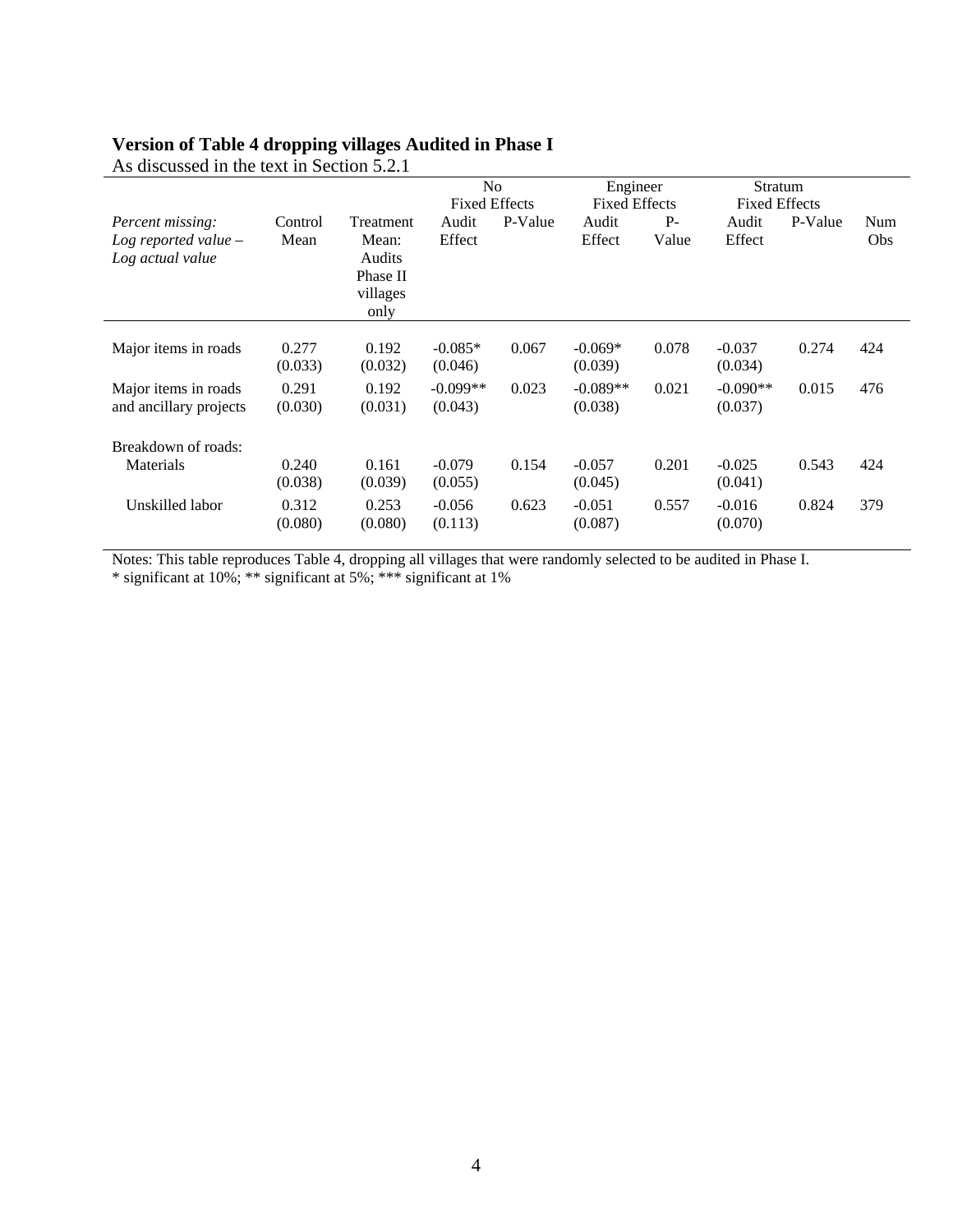#### **Spillovers of audit treatment in control villages**

As discussed in footnote 11

 $PERCENTMISSING<sub>v</sub> = \alpha + \beta_1 DISTANCETOAUDIT<sub>v</sub> + \beta_2 INVITE<sub>v</sub> + \beta_3 COMMENT<sub>v</sub> + \varepsilon<sub>v</sub>$ 

|                                         | (1)      | $\left( 2\right)$ | 3)                |
|-----------------------------------------|----------|-------------------|-------------------|
|                                         | No FE    | Engineer FE       | Audit             |
|                                         |          |                   | <b>Stratum FE</b> |
| Distance in km to nearest audit village | $-0.002$ | 0.004             | $-0.000$          |
|                                         | (0.005)  | (0.004)           | (0.004)           |
| Invitations dummy                       | $-0.033$ | $-0.040$          | $-0.022$          |
|                                         | (0.041)  | (0.036)           | (0.038)           |
| Invitations $+$ comment forms dummy     | $-0.050$ | $-0.046$          | $-0.034$          |
|                                         | (0.041)  | (0.035)           | (0.034)           |
| <b>Observations</b>                     | 253      | 253               | 253               |
| R-squared                               | 0.00     | 0.30              | 0.55              |

Robust standard errors in parentheses, adjusted for clustering at subdistrict level. Sample is limited to villages that did not receive an audit.

\* significant at 10%; \*\* significant at 5%; \*\*\* significant at 1%

#### **Estimating treatment effects with median regressions**

As discussed in footnote 34

|                        | (1)                | (2)           | (3)        | (4)        |  |  |  |  |
|------------------------|--------------------|---------------|------------|------------|--|--|--|--|
|                        | Percent missing in |               |            |            |  |  |  |  |
|                        | Main road          | Main road $+$ | Materials  | Unskilled  |  |  |  |  |
|                        |                    | ancillary     |            | labor      |  |  |  |  |
| Audit                  | $-0.074*$          | $-0.108***$   | $-0.095*$  | $-0.036$   |  |  |  |  |
|                        | (0.040)            | (0.032)       | (0.051)    | (0.078)    |  |  |  |  |
| Invitations            | $-0.047$           | $-0.050$      | $-0.002$   | $-0.055$   |  |  |  |  |
|                        | (0.036)            | (0.033)       | (0.042)    | (0.093)    |  |  |  |  |
| Invitations + Comments | $-0.043$           | $-0.048*$     | $-0.039$   | $-0.077$   |  |  |  |  |
|                        | (0.034)            | (0.028)       | (0.040)    | (0.099)    |  |  |  |  |
| Constant               | $0.289***$         | $0.330***$    | $0.244***$ | $0.403***$ |  |  |  |  |
|                        | (0.040)            | (0.032)       | (0.047)    | (0.098)    |  |  |  |  |
| <b>Observations</b>    |                    |               |            |            |  |  |  |  |

Notes: Results from median regressions. Bootstrapped standard errors in parentheses, where the bootstrap was conducted at the subdistrict level. Bootstrapped standard errors conducted with 200 trials.